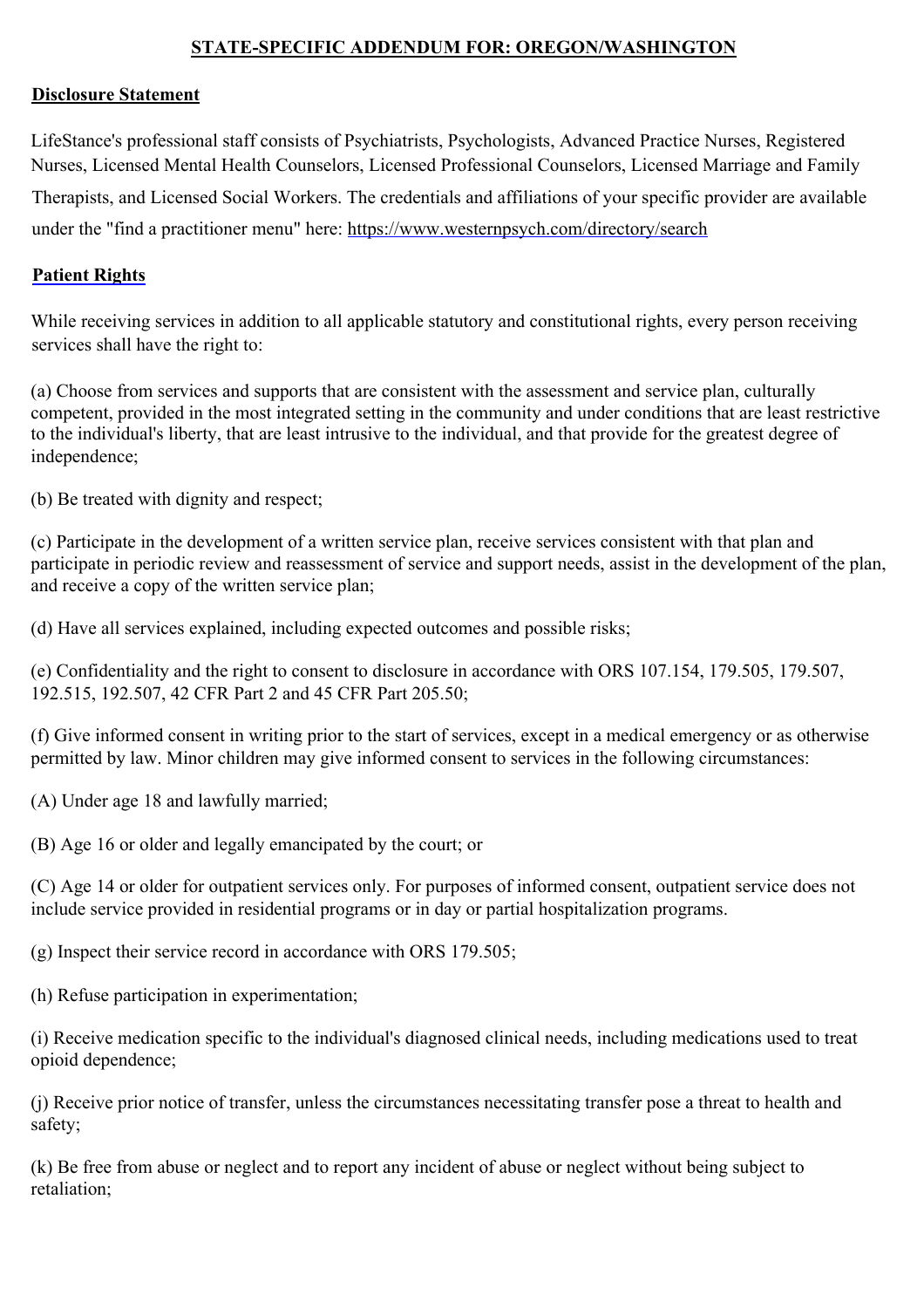(L) Have religious freedom;

(m) Be free from seclusion and restraint;

(n) Be informed at the start of services and periodically thereafter of the rights guaranteed by this rule;

(o) Be informed of the policies and procedures, service agreements and fees applicable to the services provided, and to have a custodial parent, guardian, or representative assist with understanding any information presented;

(p) Have family and guardian involvement in service planning and delivery;

(q) Have an opportunity to make a declaration for mental health treatment, when legally an adult;

(r) File grievances, including appealing decisions resulting from the grievance;

(s) Exercise all rights set forth in ORS 109.610 through 109.697 if the individual is a child, as defined by these rules;

(t) Exercise all rights set forth in ORS 426.385 if the individual is committed to the Authority; and

(u) Exercise all rights described in this rule without any form of reprisal or punishment.

## **Declaration of Mental Health**

You may complete a Declaration for Mental Health Treatment to appoint another person to make decisions about your mental health treatment and make choices about your future mental health care in the event you become incapable of giving or withholding informed consent. If you would like more information about completing a Declaration of Mental Health, speak with your provider.

# **Register to Vote**

While receiving services, you may register to vote. If you would like to register to vote, please let your provider know.

## **Appointment Cancellation**

Regular attendance at scheduled appointments is a key component of successful counseling. If you cannot attend an appointment, you must cancel 48 hours/2 business days in advance to avoid being charged a cancellation fee. Please note that Saturdays, Sundays and national holidays are not considered business days and notice of cancellation provided on those days will be deemed received on the next business day. If we do not receive notice of cancellation sufficiently in advance of your appointment, you will be responsible for the cancellation fee. Our cancellation fees vary by provider and service. This policy will be applied in all circumstances unless prohibited by law or our agreement with your insurer.

# **Fees**

LifeStance maintains a fee schedule for each provider identifying the price of various services. If you have insurance and are receiving service covered by your insurance, the fee schedule may not accurately reflect our agreement with your insurer, which may affect the amount you are responsible for.

## **Late Cancellation/No Show Appointment Fee**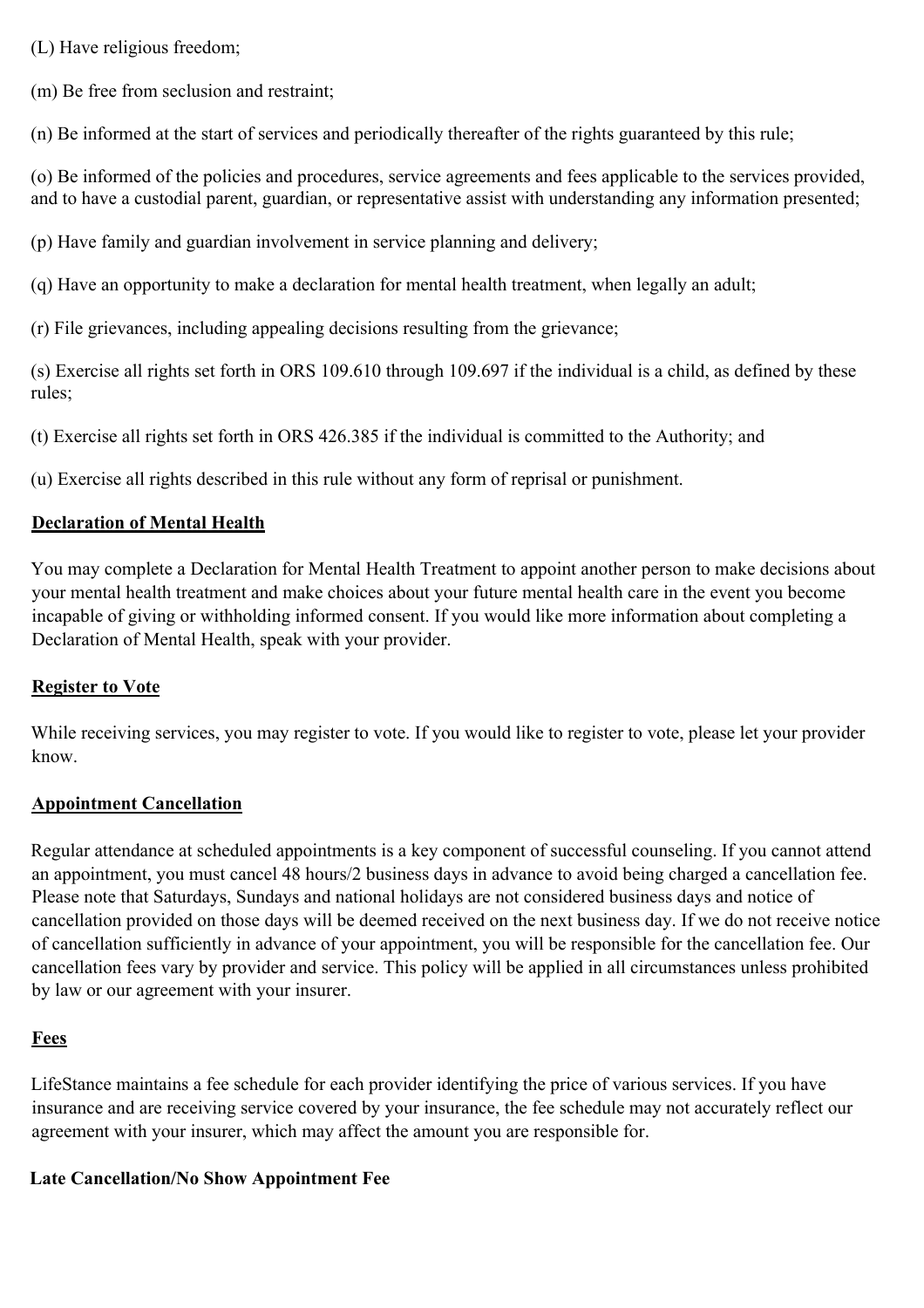| Service                    | Late Cancellation Fee* (less than<br>48 business hours) | No Show Appointment Fee*         |
|----------------------------|---------------------------------------------------------|----------------------------------|
| Appointment (MD)           | New Patient: \$90                                       | New Patient: \$95                |
|                            | <b>Established Patient: \$90</b>                        | <b>Established Patient: \$90</b> |
| Appointment (NP)           | New Patient: \$90                                       | New Patient: \$90                |
|                            | <b>Established Patient: \$90</b>                        | <b>Established Patient: \$90</b> |
| Appointment (PHD)          | New Patient: \$80                                       | New Patient: \$90                |
|                            | <b>Established Patient: \$75</b>                        | <b>Established Patient: \$75</b> |
| Appointment (MS)           | New Patient: \$75                                       | New Patient: \$85                |
|                            | <b>Established Patient: \$75</b>                        | <b>Established Patient: \$75</b> |
| <b>Testing Appointment</b> | \$200                                                   | \$350                            |
| <b>Group Therapy</b>       | \$30                                                    | \$30                             |
| <b>TMS</b>                 | \$25                                                    | \$50                             |

# **Other Potential Fees**

| Service                  | Description                                                                                     | Fee $(\$)$                        |
|--------------------------|-------------------------------------------------------------------------------------------------|-----------------------------------|
| Collateral Service (MD)  | Participation in meeting or<br>conference, letters, forms                                       | $$112.50$ per 15 minutes          |
| Collateral Service (NP)  | Participation in meeting or<br>conference, letters, forms                                       | $$100$ per 15 minutes             |
| Collateral Service (PHD) | Participation in meeting or<br>conference, letters, forms                                       | $\frac{1}{2}47.50$ per 15 minutes |
| Collateral Service (MS)  | Participation in meeting or<br>conference, letters, forms                                       | $$46.67$ per 15 minutes           |
| Legal Fees               | Testimony, responding to<br>subpoena, all other legal related<br>work for client or third party | $$300$ per hour                   |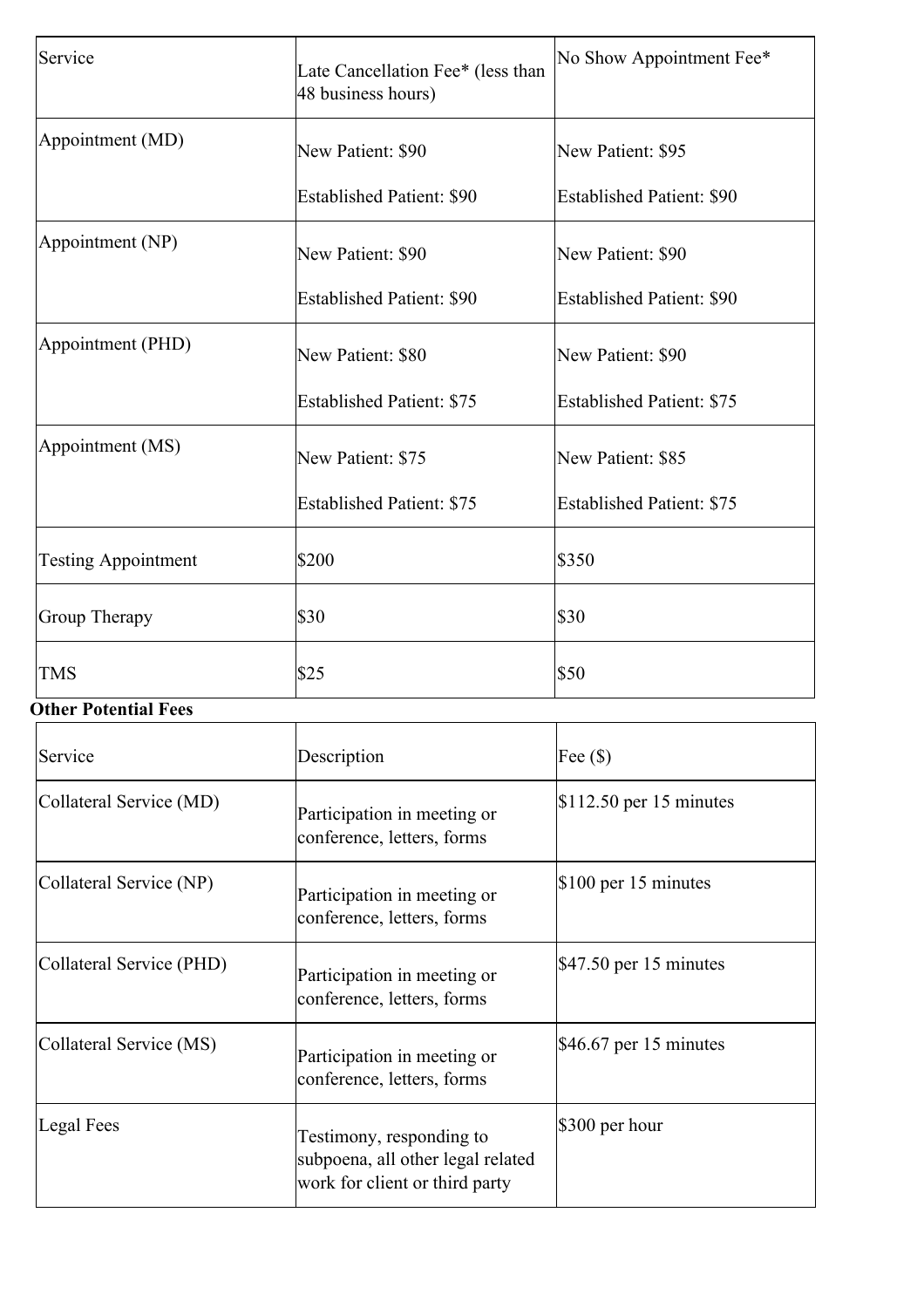| <b>Record Release</b>     | Medical records request                       | \$6.50 |
|---------------------------|-----------------------------------------------|--------|
| Prescription Refills      | Prescription refill outside of<br>appointment | \$25   |
| <b>Returned Check Fee</b> | Checks returned/unpaid                        | \$30   |

\*The Company may update these charges from time to time in its sole discretion.

Please note, if psychological or neuropsychological evaluation testing or assessments are provided, you may incur charges and co-payments for dates of services different than the dates the evaluations were actually administered. For example, charges related to scoring and interpreting test or assessment results, integrating other sources of data, and report writing.

## **Professional Relationship**

To maintain an appropriately professional and therapeutic relationship, LifeStance providers will not socialize or spend time with clients outside of treatment. This also helps to maintain confidentiality for clients regarding their treatment relationship. Mutually respectful engagement is critical to a successful therapeutic relationship. Treatment can be uncomfortable and sometimes can create misunderstandings that lead to hurt feelings. If you have concerns about how your provider is treating you, please raise them and the provider or other LifeStance personnel will address them directly. Similarly, LifeStance does not tolerate rude, disrespectful, threatening or violent behavior. If your behavior causes our staff or professionals concern, we will remind you of our behavior standards. Excessive or repeated violations of these standards may result in transfer or discontinuation of therapy in accordance with applicable legal requirements.

## **Testing and Assessment Services**

Evaluation-only services, such as tests and assessments, are intended to help diagnose and guide treatment, but are not considered therapeutic treatment services themselves. The clinician conducting the evaluation is not available to provide treatment services, including emergency response or crisis intervention. Should your evaluation suggest the need for any therapeutic treatment services, your clinician will refer you to a provider as appropriate.

## **Privacy, Confidentiality and Records**

Communications in the context of a therapist-patient relationship are generally confidential and record will be maintained in accordance with the strictest level of confidentiality applicable under federal or state law. This means that your provider generally cannot be required to disclose information about you or your care without your consent. Nonetheless, these laws provide numerous exceptions to confidentiality of information where information may be disclosed. Some of the most common situations where this can occur include the following:

- The patient signs a Release of Information permitting disclosure to a specific person, organization or group of persons
- A professional determines that a patient poses a significant and immediate threat of harm to themselves, another identifiable person, or national security;
- A judge issues a court order requiring the disclosure of client records;
- A professional suspects that child or elder abuse or neglect has occurred;
- Criminal or delinquency proceedings where assessment or therapy is ordered by the court;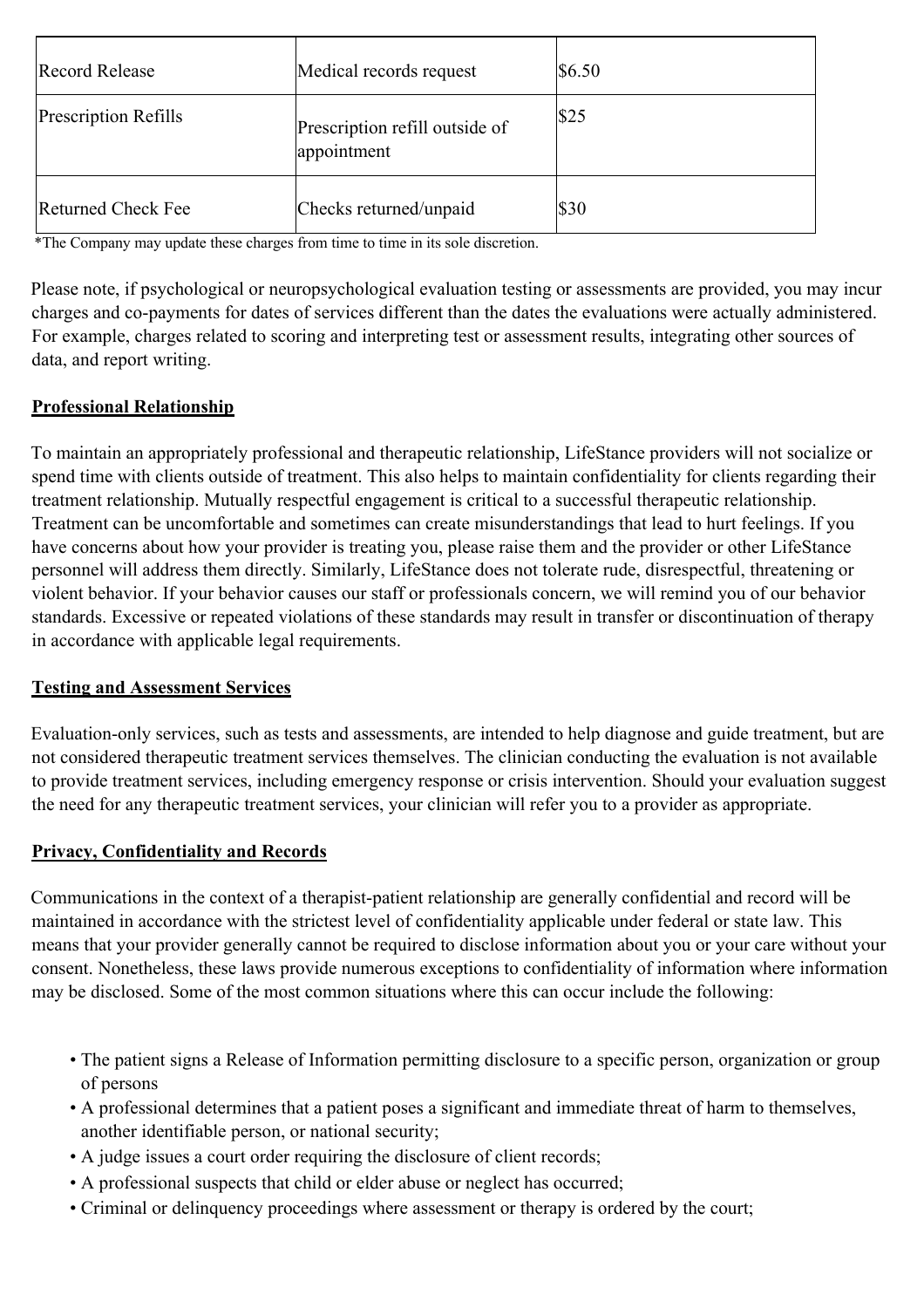• You are determined to be gravely disabled due to a mental disorder.

In addition, it may be necessary to share information or records with other providers as part of your treatment or if you transfer your care. Specific additional exceptions to the rule of confidentiality can be found at ORS § 192.558.

Records of your sessions, communications with and other documentation regarding your relationship with your treating provider will be maintained during treatment and after for the time period required by law. Records for couples seeking counseling as a couple will be maintained in a single record under the name of the financially responsible member. In the event that the financially responsible member is also, separately, a client receiving treatment as an individual, the record will be segregated and the other member of the couple will be able to access only the records from joint sessions.

# **Complaints and Grievances**

We hope you will feel comfortable raising any concerns about your treatment with your provider or the practice Director by contacting our main number at (503) 233-5405. If you are not comfortable doing so or are not satisfied with the response you receive, you can file a complaint with the Health Systems Division of the Oregon Health Authority at  $amh.$ web $@dhsoha.$ state.or.us, by calling 503-945-5772 or by mail at:

Health System Divisions 500 Summer Street NE Salem, OR 97301-1079

You may also contact the Governor's Advocacy Office at 503-945-6904.

If you are dissatisfied with the response you may file an appeal in writing within ten working days of the date of our response to the grievance or notification of denial for services. The appeal shall be submitted to the Division. If requested, program staff will be available to assist in this process. The Division shall provide a written response within ten working days of the receipt of the appeal. If you are not satisfied with the appeal decision, you may file a second appeal in writing within ten working days of the date of the written response to the Division Director.

## **Procedures for Reporting Abuse**

Disability Rights Oregon is Oregon's designated Protection and Advocacy System and can be reached at the following address:

Disability Rights Oregon 511 SW 10th Avenue, Suite 200 Portland, Oregon 97205

Or, by phone at 503-243-2081 or 1-800-452-1694 between 9am-12 or 1pm-5pm, Monday through Friday

# **Emergency Services**

LifeStance does not provide emergency services. If you find yourself or a family member in a life-threatening situation, call 911 or go to an emergency room (at your cost).